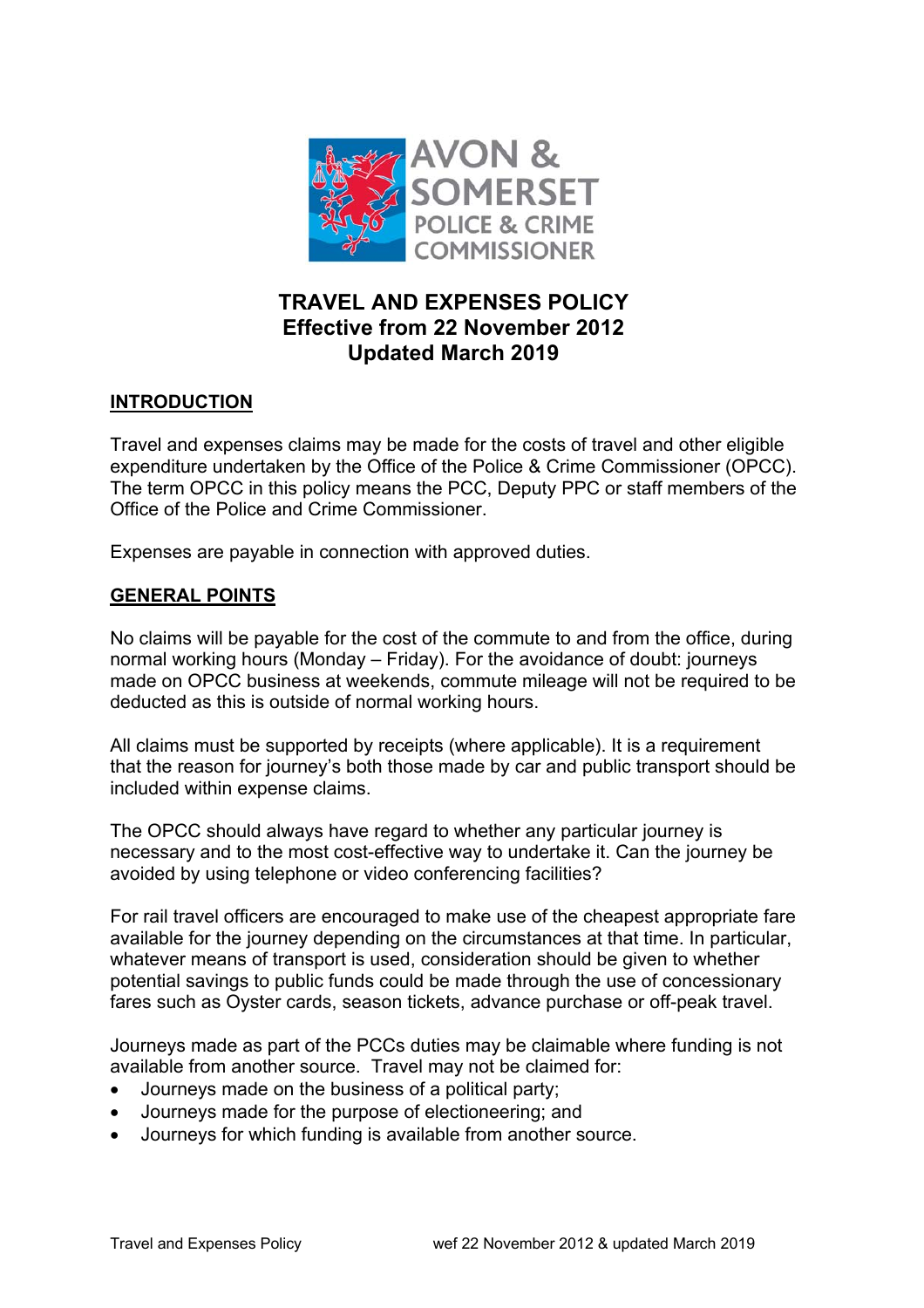## **Public transport**

Travel tickets will normally be purchased through the office administration through Click travel however, for allowable journeys by public transport, the OPCC may buy a ticket of any class but will be reimbursed at standard equivalent economy class rates for journeys. In the case of air travel, "economy" includes "flexible economy".

For allowable journeys made by rail, reimbursement will be the actual amount spent but limited to the rate of an "anytime standard open" ticket for the journey prevalent at the time of the claim.

Consideration should be given to value for money when purchasing tickets which they may need to change at short-notice. In the interest of saving money for the taxpayer, discretion should be exercised and balance low cost, generally inflexible, tickets against the probability of cancellations and the charges they will incur.

Where the OPCC obtains a railcard or season ticket which allows savings to be made on future purchases of rail tickets, reimbursement of the cost of the railcard may be claimed.

### **Pool car**

#### OPCC:

Pool cars are to be used where possible to attend off site meetings, events, conferences etc. A valid licence is required with no more than 3 current penalty points (more than 3 penalty points will require assessment prior to driving). A current photocopy of driving licences will be kept on file and any changes to licences must be advised immediately to the HR & Office Manager.

#### PCC:

The PCC will use a force driver from the pool of drivers and a pool car where appropriate and available.

A pool car should be used if there is one available. Pool cars can be booked by contacting #Transport Service (Hire requests).

#### **Private transport**

If use of private cars is the only option then insurance for business use must be in place and a copy of relevant documents held on file. OPCC undertaking a journey by private transport as the driver will be reimbursed in accordance with the HMRC standard rate (45 pence per mile) via the SAP claims procedure. All mileage claims must be supported by VAT petrol receipts dated before the mileage undertaken. Normal commute mileage must be deducted from mileage claims. The mileage rate will track changes announced from time to time by HMRC to the Fixed Profit Car Scheme rate.

When using private transport, reimbursement (if supported by valid receipts) may be claimed for costs necessarily incurred in relation to their journey for parking charged, congestion zone charging, road tolls and ferries. Penalty or additional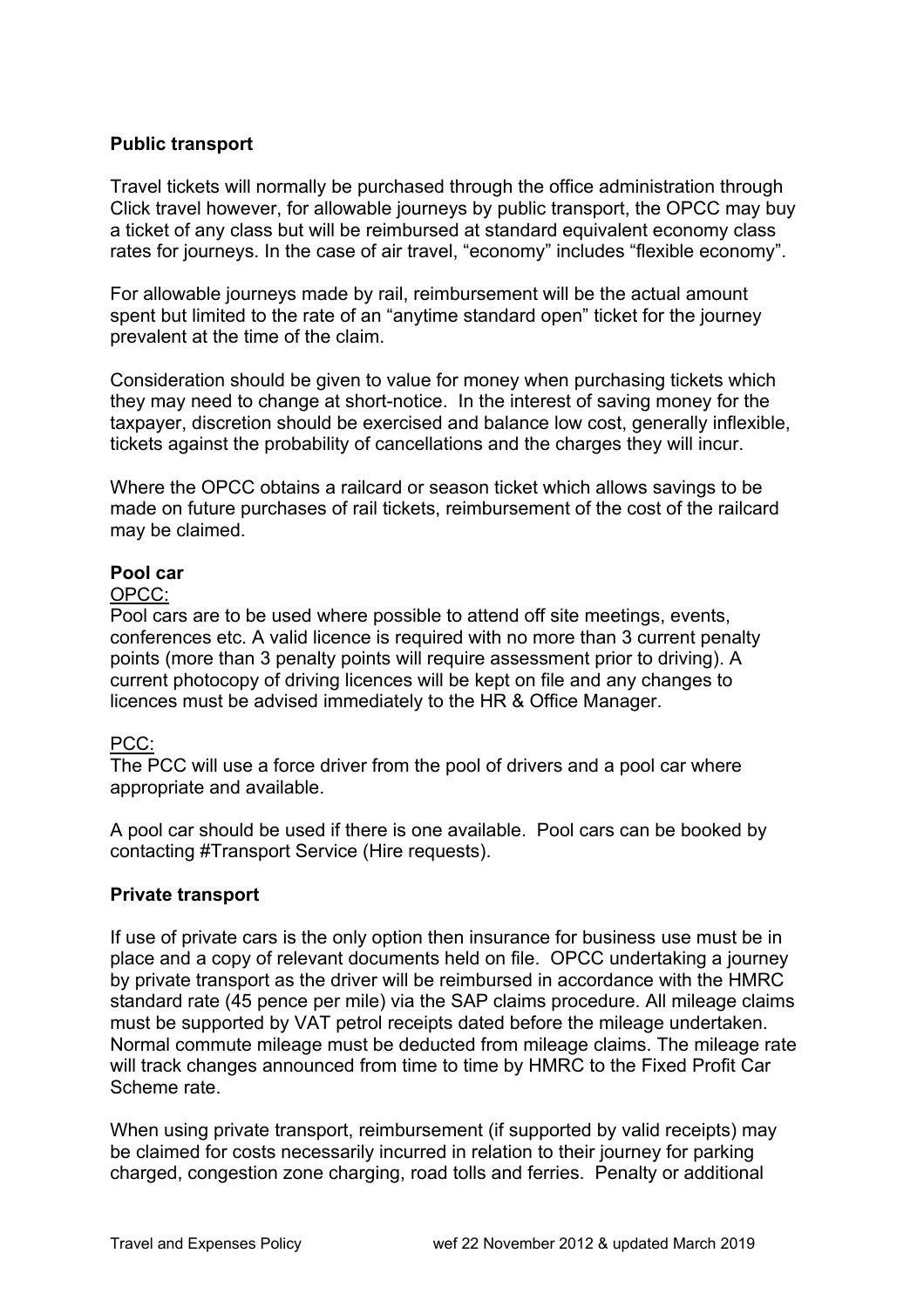charges for late payment, or civil charges for traffic, parking or other violations will not be reimbursed.

5p per passenger per business mile can be claimed for carrying fellow employees in a car on journeys which are also work journeys for them. Only payments specifically for carrying passengers count. Car sharing is encouraged.

Taxi fares will only be reimbursed when a journey by taxi is necessary because:

- a) No other reasonable method of transport is available for all or part of the journey; or
- b) Alternative methods of transport are impracticable due to pregnancy, disability, illness or injury.

Receipts for taxi fares will need to be provided in order to be reimbursed.

Hire cars may be used in the above circumstances where there is a saving to the public purse over the cost of using other means of transport. The OPCC may claim for the cost of hiring the vehicle, of any fuel used, and insurance purchased. Hire cars will however normally be booked through the corporate contract by the office administration.

A hire car may only be used for allowable journeys and must be used in accordance with the terms of hire.

#### **Subsistence expenditure:**

The OPCC may claim for Subsistence expenditure and for the cost of an overnight hotel stay where they have travelled as part of their PCC functions, and it would be unreasonable to return to their residence. Hotels are normally booked through the office administration.

Where Travel and Subsistence Expenditure is claimed for hotel stays inside the London area or outside the United Kingdom, this is subject to an upper limit of £150 per night plus breakfast.

Where Travel and Subsistence Expenditure is claimed for hotel stays inside the United Kingdom but outside the London area, this is subject to an upper limit of £130 per night plus breakfast.

The cost of purchasing food and non-alcoholic drinks where they have necessarily stayed overnight may be claimed.

One alcoholic beverage is allowed with an evening meal. Other accommodation charges such as pay-v, newspapers, laundry (unless travel exceeds 5 days) and mini bar will not be reimbursed.

Subsistence will be reimbursed when reasonably incurred in the normal working day when on OPCC business away from your normal place of work.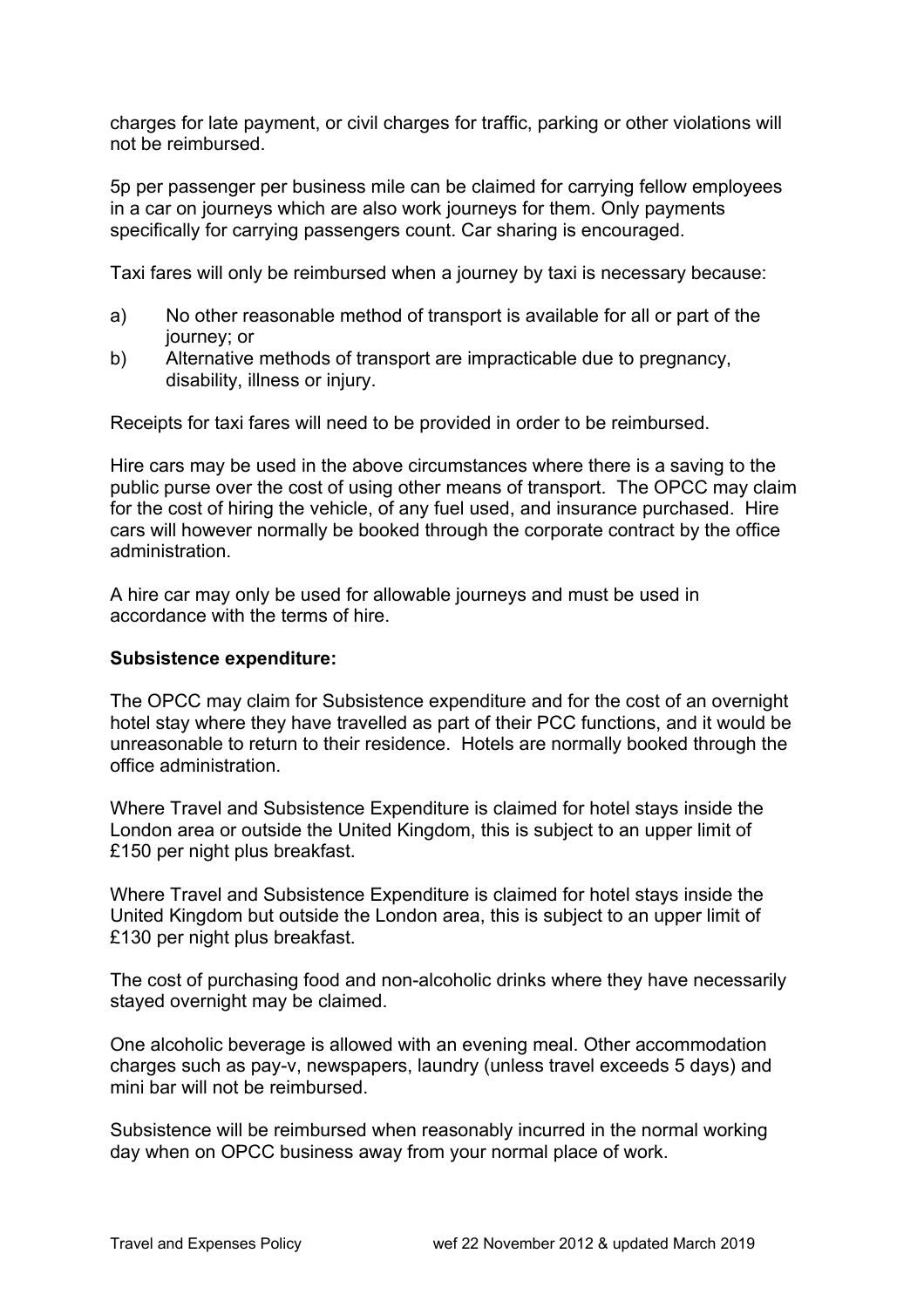When purchasing meals for more than one person (not members of the OPCC) the names of these additional persons and the organisations they represent should also be included to allow an assessment on whether these costs are claimable. This is also required for tax reasons when entertaining. An entry must be made in the "reason field" in SAP to confirm the name and organisation of the diner and reason why hospitality was given.

If a meal is provided without charge by the OPCC, or any other body, as part of an approved duty, no subsequent claim for subsistence can be made.

All expenditure to be supported by receipts, particularly where they are significant in value as this will enable the OPCC to reclaim the appropriate element of VAT.

The kinds of allowances determined by the Secretary of State for the purposes of paragraph 3 of Schedule 1 to the 2011 Act are allowances in respect of:

- travel expenses
- subsistence expenses
- exceptional expenses

reasonably incurred by a PCC in the exercise of the commissioner's functions.

The amounts of such allowances determined by the Secretary of State are set out in the below table:

| Table of PCC authorised allowance amounts                            |                                                                                                                                      |                                                                      |  |
|----------------------------------------------------------------------|--------------------------------------------------------------------------------------------------------------------------------------|----------------------------------------------------------------------|--|
| Type of expense                                                      | <b>Key restriction</b>                                                                                                               | <b>Rates</b>                                                         |  |
| Train                                                                | In course of business                                                                                                                | Reimbursed up to<br>standard class rates                             |  |
| Mileage allowances                                                   | Only if necessary                                                                                                                    | As per HMRC rates                                                    |  |
| Taxis                                                                | Only where public transport not<br>available                                                                                         | Cost of taxi fare                                                    |  |
| Foreign travel                                                       | Prior authority from chief executive Economy class for<br>and for business purposes                                                  | flights                                                              |  |
| Hotel accommodation                                                  | Business purposes and agreed in<br>advance. Value for money and<br>best use of public funds - lower<br>priced suitable accommodation | No explicit limitation on<br>star standard of hotel<br>accommodation |  |
| Subsistence (UK and<br>foreign)                                      | Only paid for evening meals and,<br>where applicable, breakfast (not<br>lunch)                                                       | Breakfast £10, Dinner<br>£30                                         |  |
| Exceptional expenses<br>not falling within any of<br>the other types | Reasonable incurred in carrying<br>out business of the authority                                                                     | As approved by the<br>chief executive                                |  |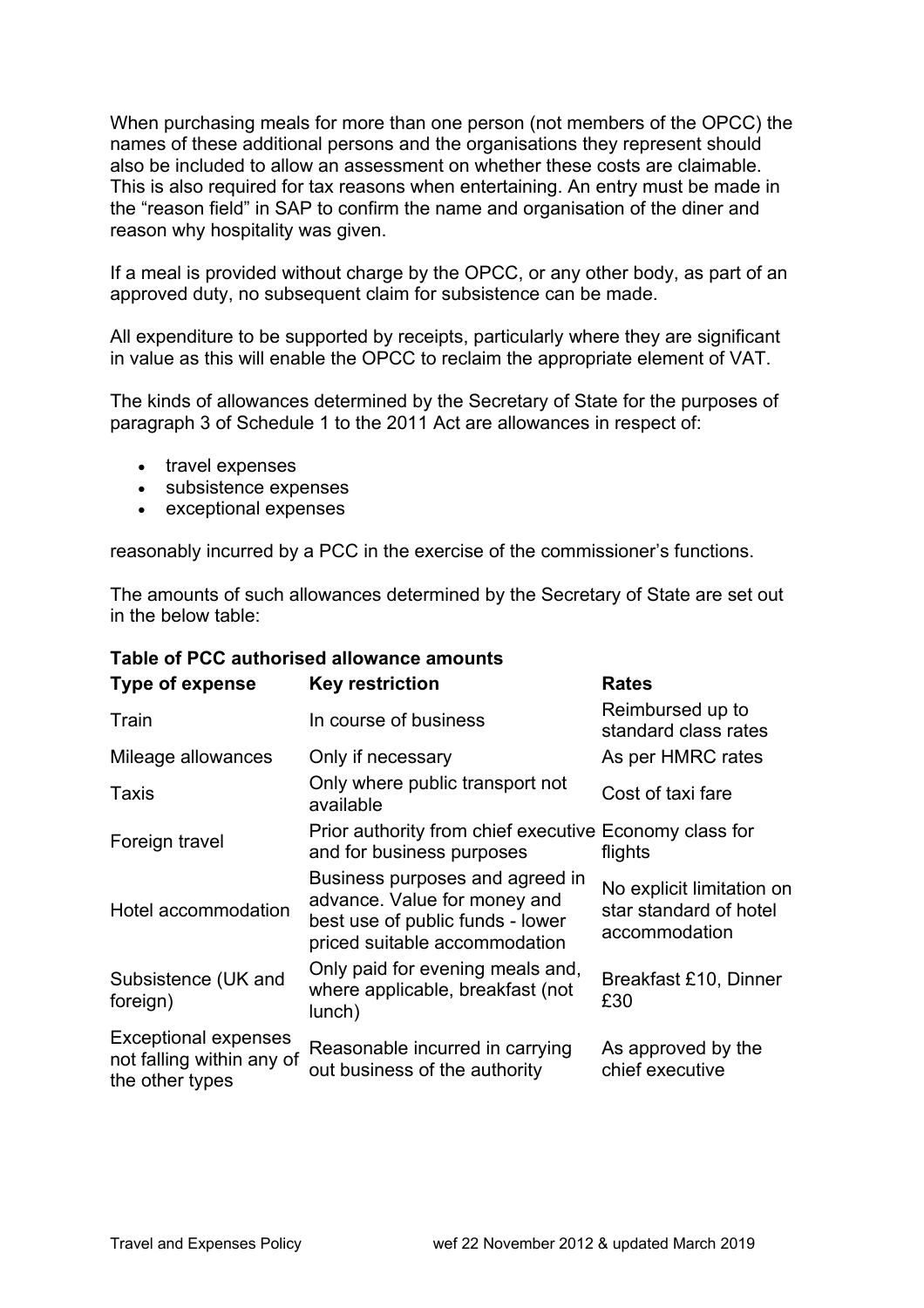## **CLAIMS:**

Expense claims should be submitted via the SAP process. The deadline for expense claims is the  $7<sup>th</sup>$  of the month. Please be aware that before the claim can be paid in the next pay run:

- 1. claims should be made via Employee Self Service (ESS) on the SAP system:
- 2. scan your receipts plus any other documents that you would normally send in the envelope, using the multi-functional printers.
- 3. attach the scanned document to an e-mail and send to #HRAP(Expenses) ensure that the e-mail subject is the trip number or numbers so that they can be identified easily and also quote your employee number in the email. Failure to do this may result in your claim being returned.

Individuals travelling from their home to a temporary place of work (attending meetings or training courses, etc.), can claim only the additional mileage they have incurred over and above the miles usually travelled to their permanent work place. This will also apply to the journey home from a temporary place of work. Travel from home to a temporary place of duty is non-taxable.

Individuals who travel from their home to a temporary location, collecting colleagues from their homes on the way, the total mileage incurred, less the mileage from home to permanent work place and return, should be claimed, and is non-taxable.

All mileage claims for day-to-day, planned journeys, beyond normal trip to and from work must be made at the Force rate (not casual).

Home to normal office mileage must not form part of any claim.

The Resource Officer will support the claims process for the PCC, Deputy PCC, Chief Executive Officer (CEO) and Chief Financial Officer (CFO).

Expense claims for the PCC, DPCC and CEO will be approved and signed off by the Chief Financial Officer. Expense claims for the CFO will be approved and signed off by the Chief Executive Officer.

Expense claims for officers of the OPCC will be approved and signed off by the Office & HR Manager or Chief Financial Officer.

Payments are made through the computerised payroll system to assist the deduction of income tax and national insurance.

| <b>Policy Statement Information</b> |                        |
|-------------------------------------|------------------------|
| Policy Owner (Job Title)            | <b>Chief Executive</b> |
| Date to be Reviewed                 | November 2020          |
| Date Last Review Completed          | March 2019             |
| <b>Effective Commencement Date</b>  | November 2012          |